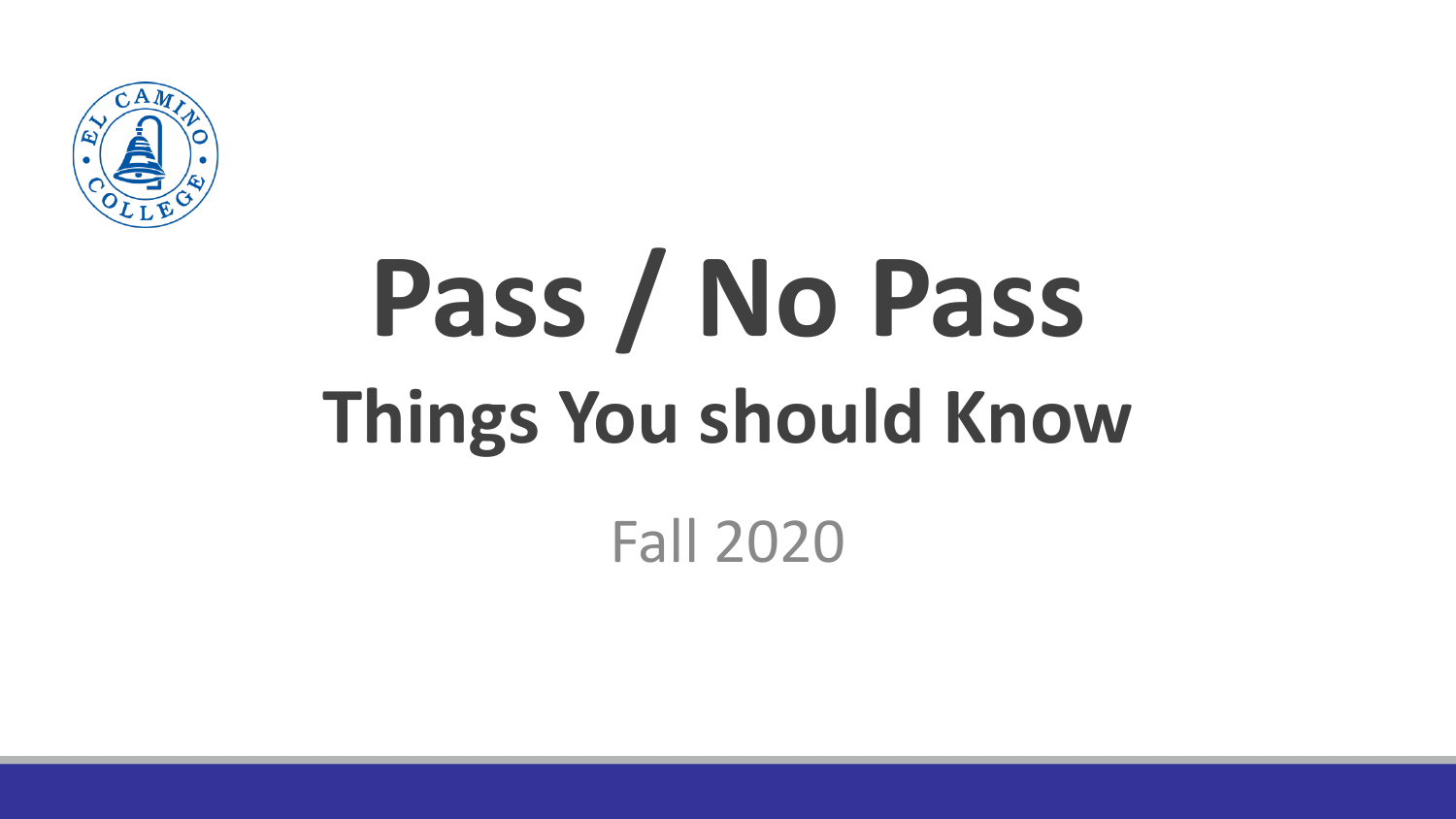#### **The Decision to opt for Pass / No Pass**

- Opting for a Pass / No Pass instead of a grade is a **BIG DEAL**.
- We will walk you through the grading basis decision process.

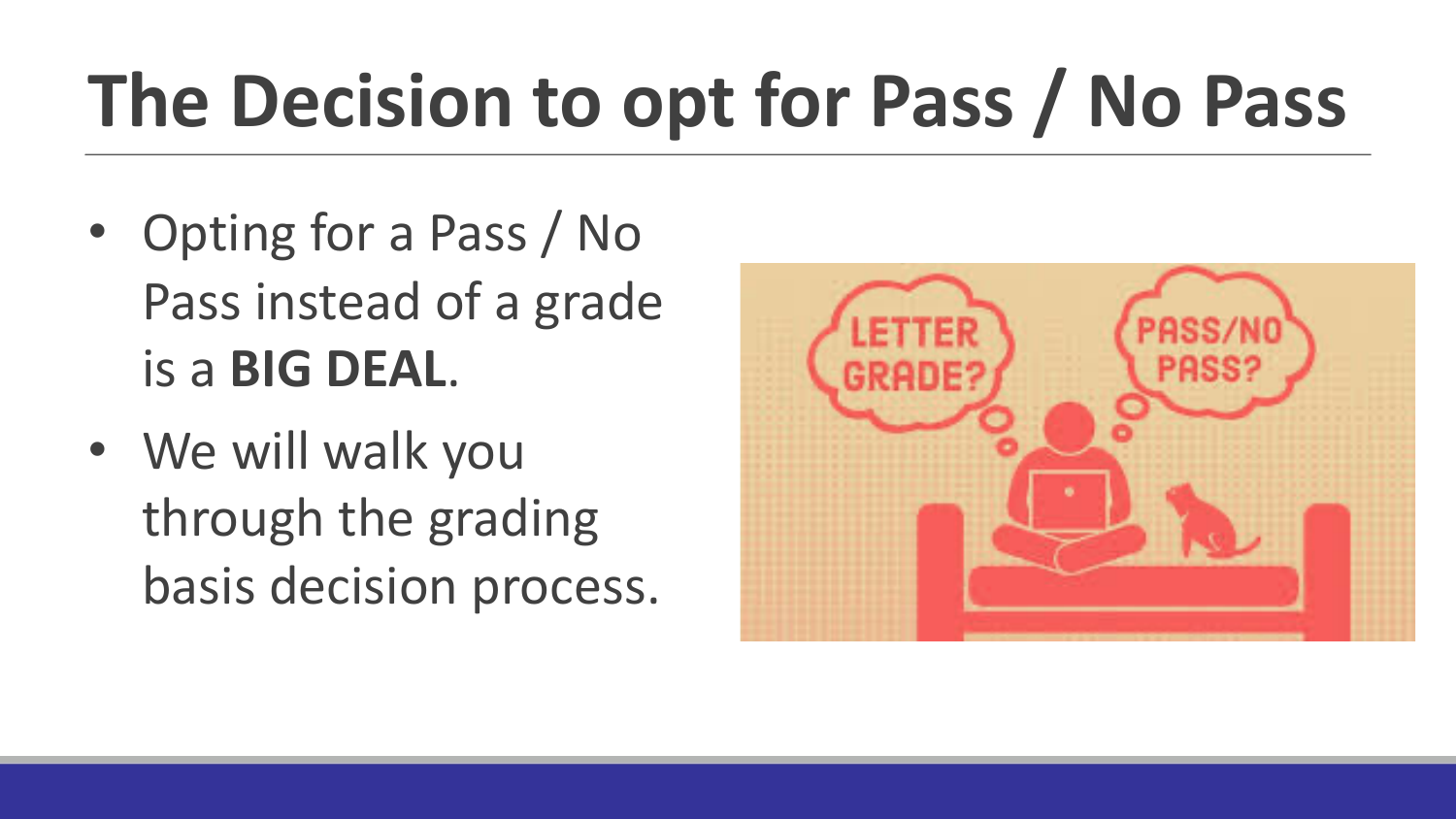## **Pass / No Pass**

- You may select a Pass / No Pass grade for each Semester by the 30% mark of your class
- Pass is equal to a "C or higher" but does NOT count into your grade point average in most cases *(see exceptions).*
- No Pass is equal to a "D" or "F" course grade but it is not calculated in your grade point average in most cases *(see exceptions).*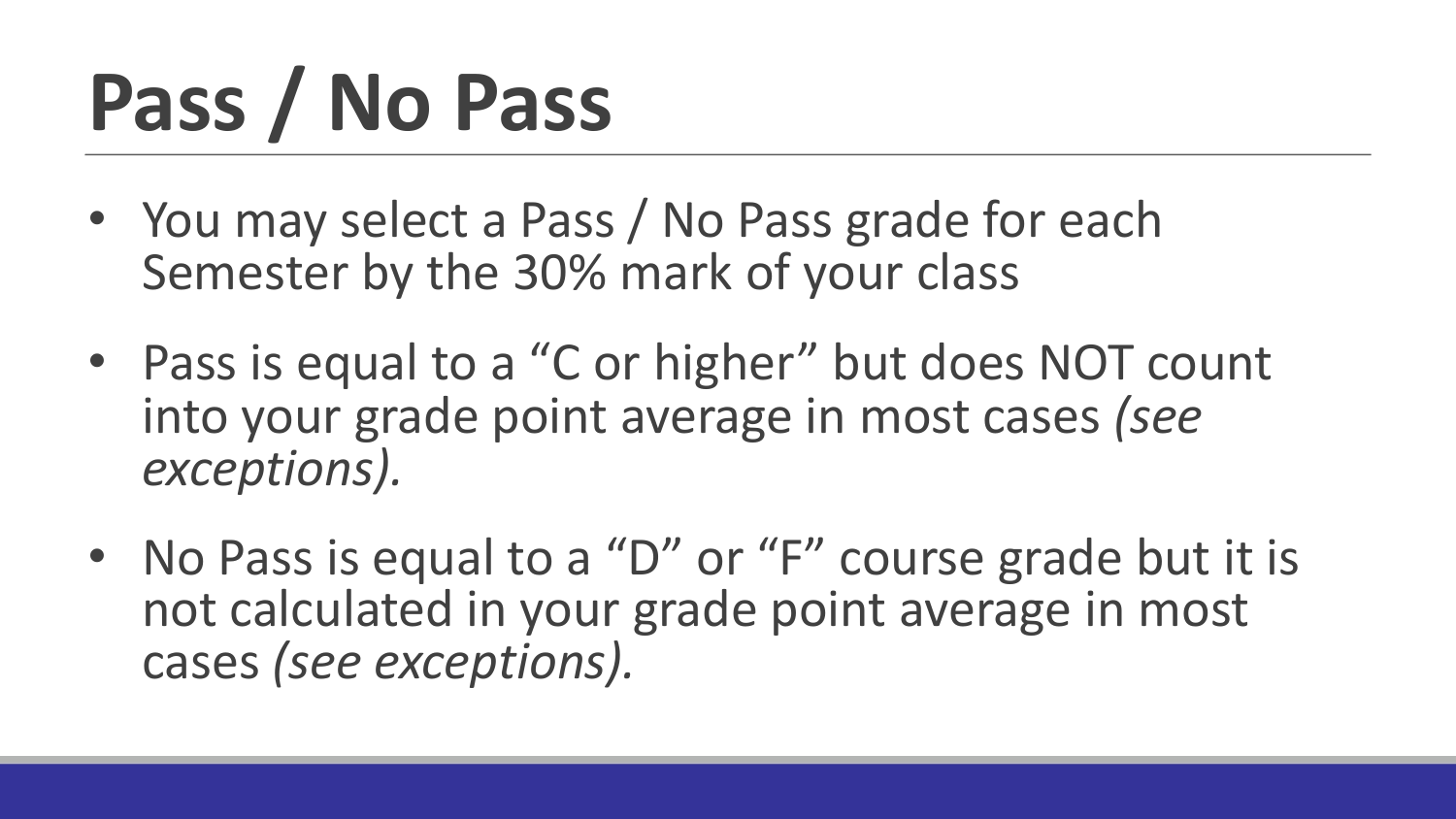### **Exceptions to Pass / No Pass**

- Some professional schools (medical & law) will count a grade of "pass" as a grade of "C" and a no pass as a grade of "F." Spring 2020 was the exception not the rule.
- If you are considering graduate school after earning a Bachelor's degree, speak to a counselor before deciding to apply for a Pass / No Pass grade.
- If you are considering private university/college, you should understand their policies before opting for Pass / No Pass (make an appointment with a counselor).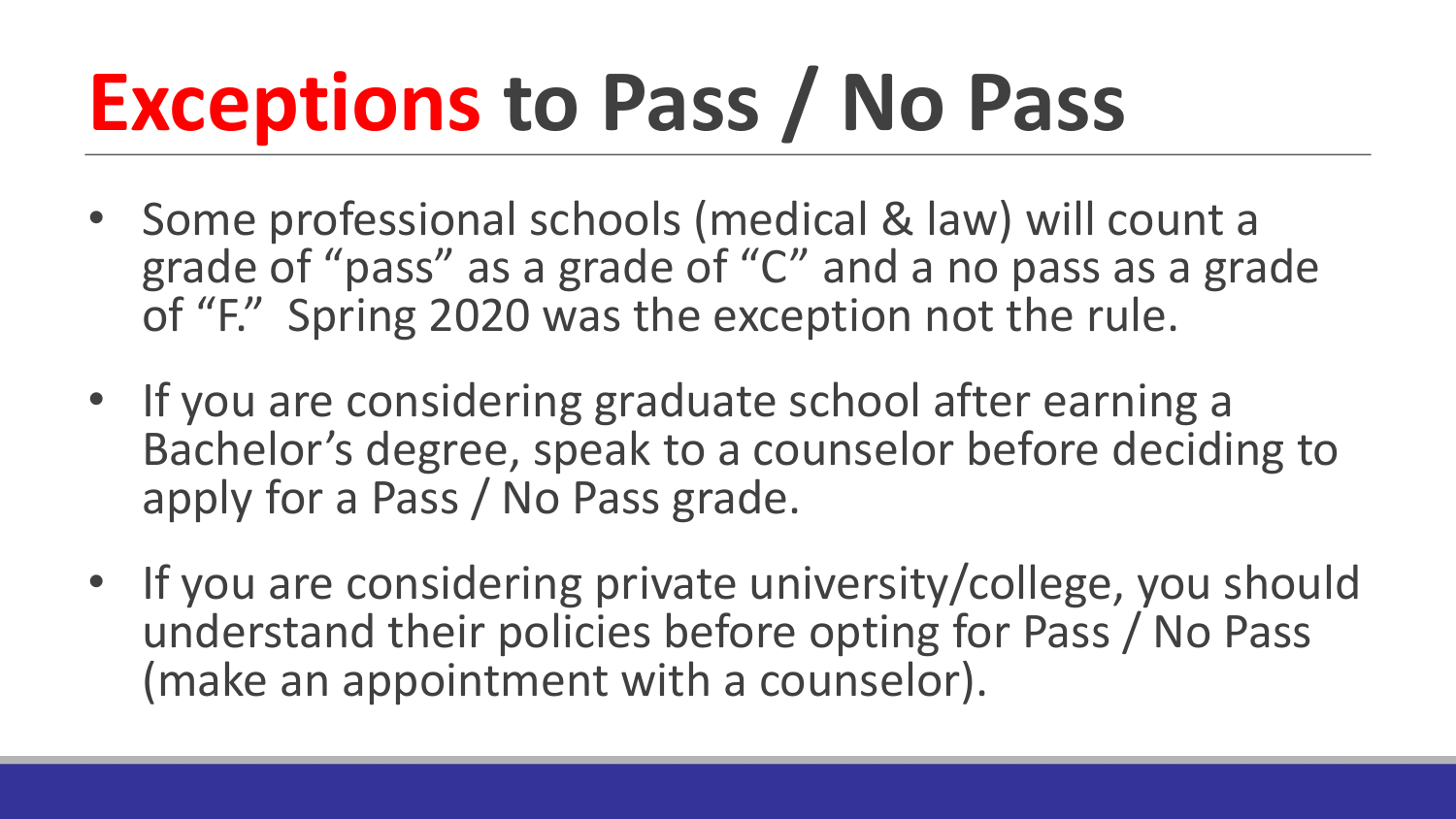## **California State University**

- The CSU system has decided that ALL 23 campuses will accept Pass grades in General Education, and major requirements and prerequisites only for Spring 2020 – check with your counselor.
- Impacted Majors (Engineering, Architecture, Nursing, and others).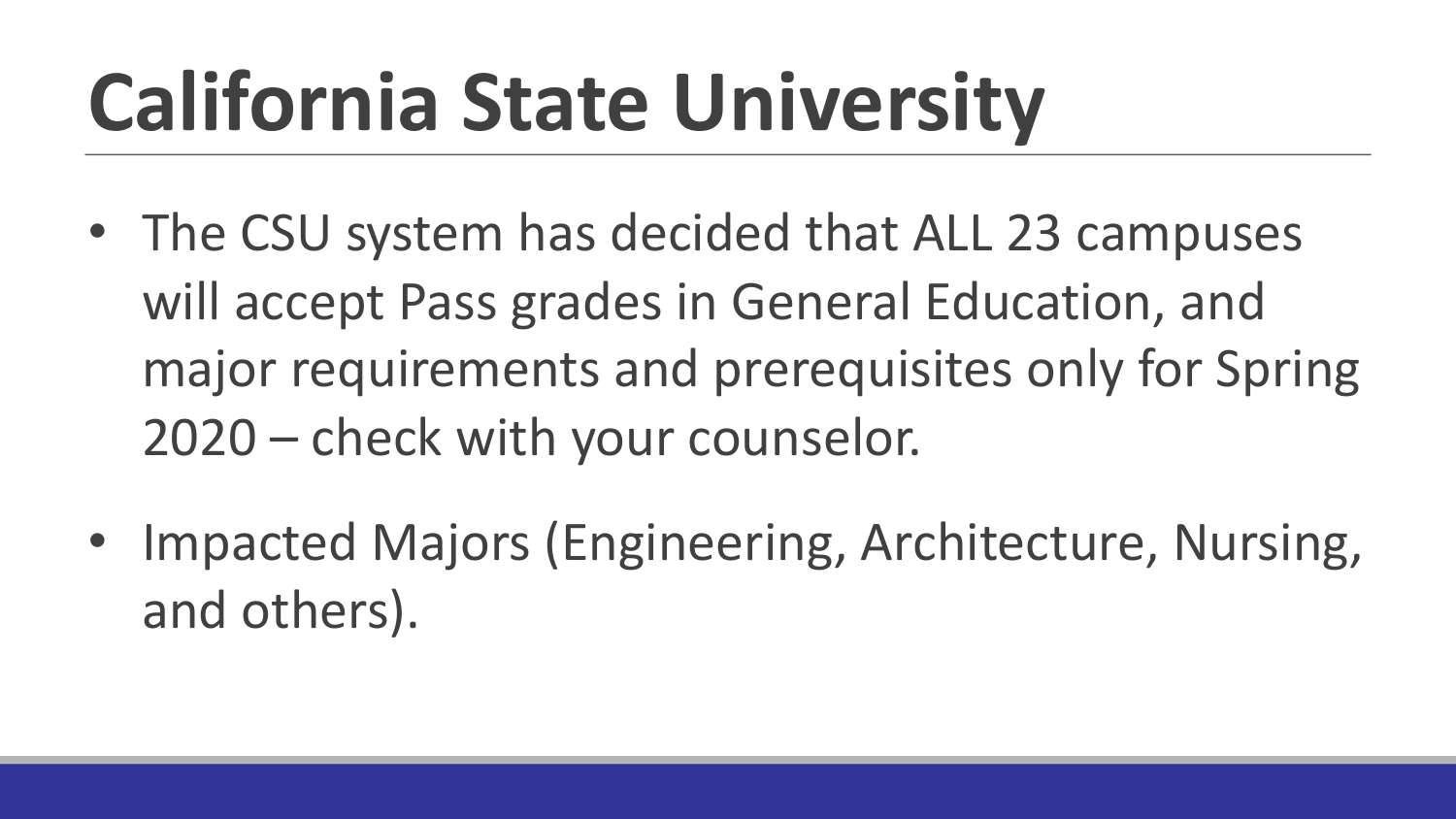### **University of California**

- UC will temporarily suspend the cap on the number of transferable units with Pass / No Pass grading applied toward the minimum 60 semester/90 quarter units required for junior standing. For Spring 2020 only.
- All other UC campuses are recommending students take all lower division major classes for a graded (A,B,C,D,F) option; updates may come later.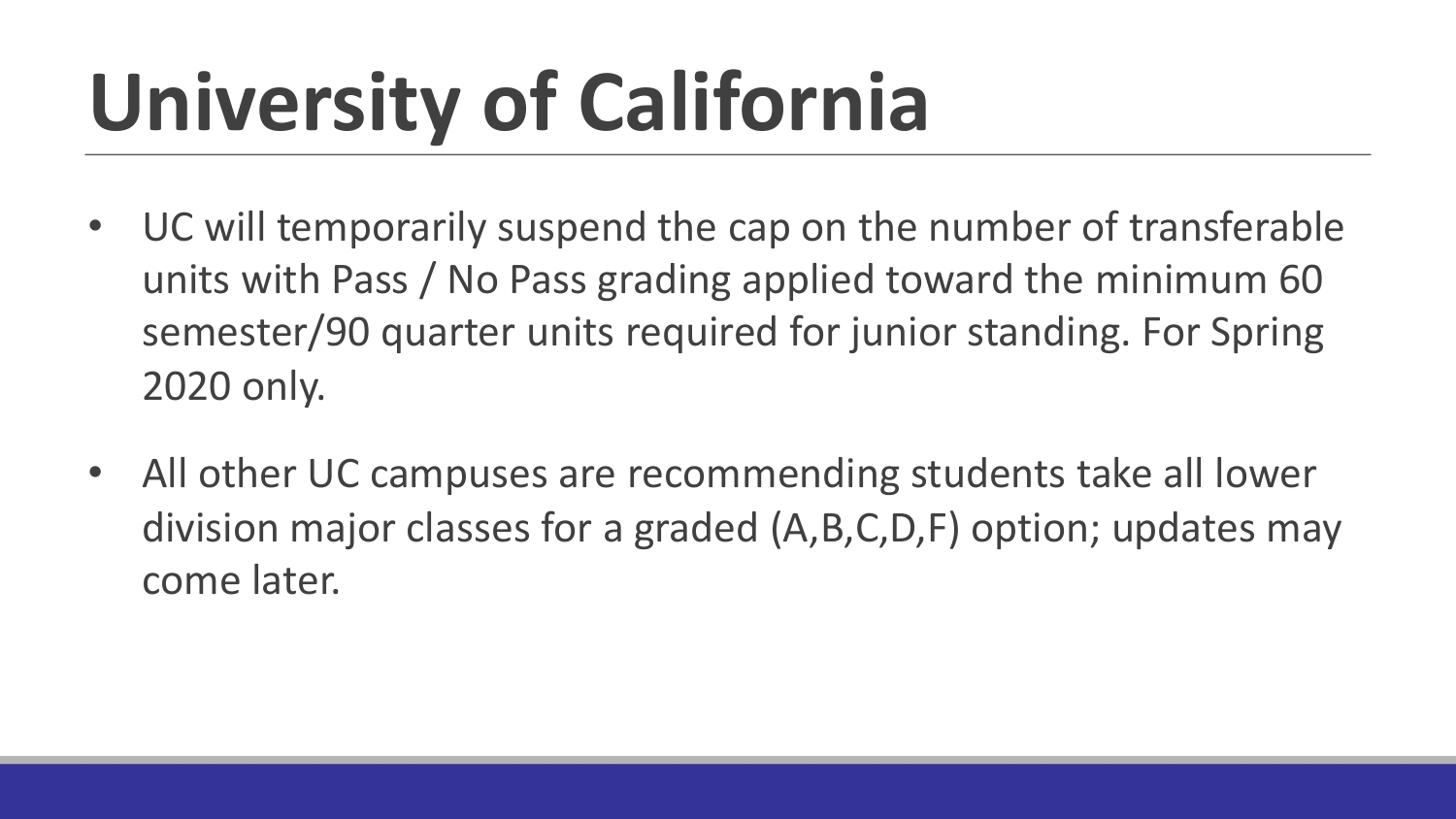#### **Decision Deadline:**



- Pass / No Pass option is available to you to change until October 2nd.
- Spring 2021 will be at the 30% mark of your class.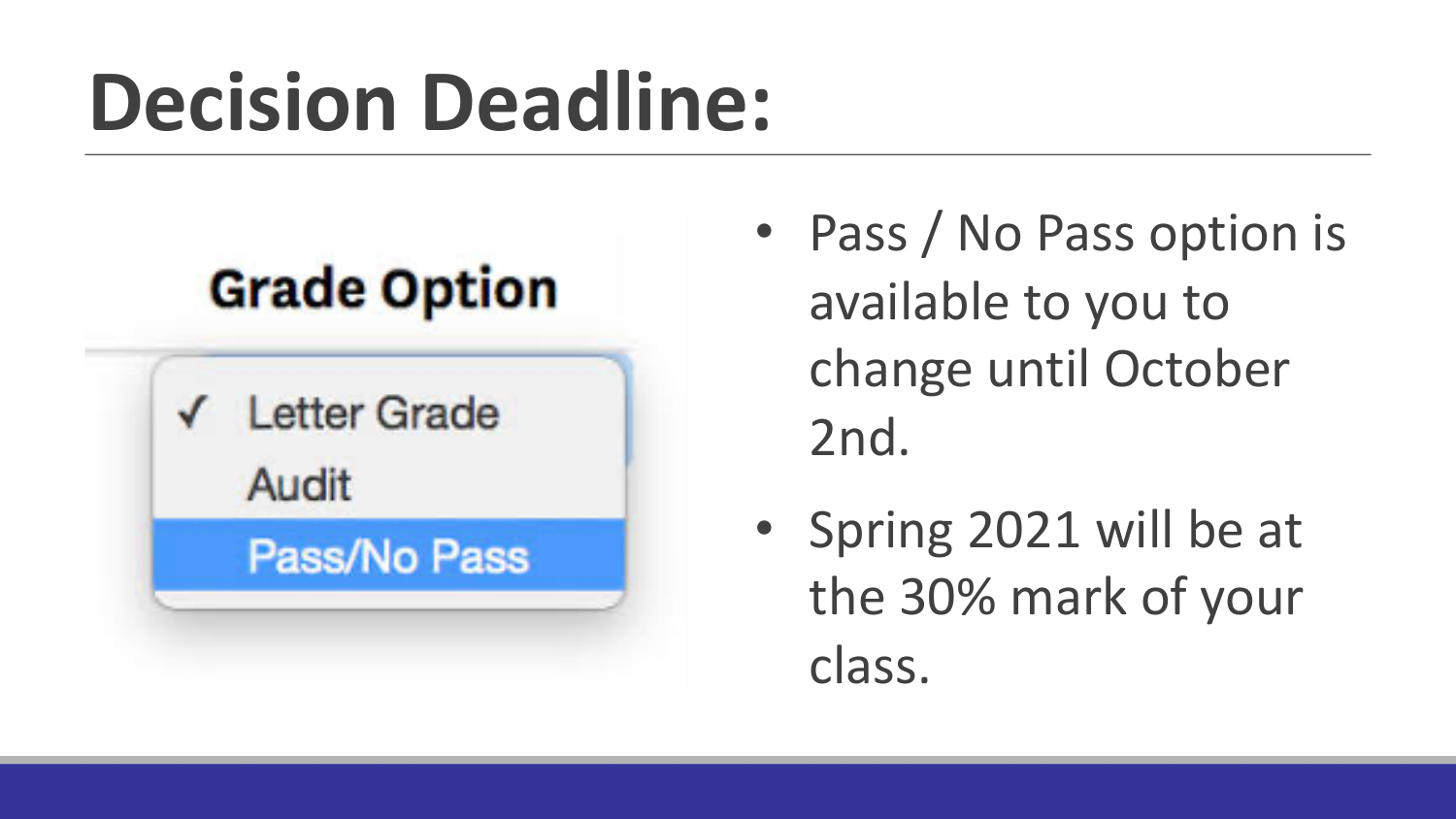# **Helpful Information**

- **Grading Information**
- For more information, contact Admissions **Records**
- Pass / No Pass Request Form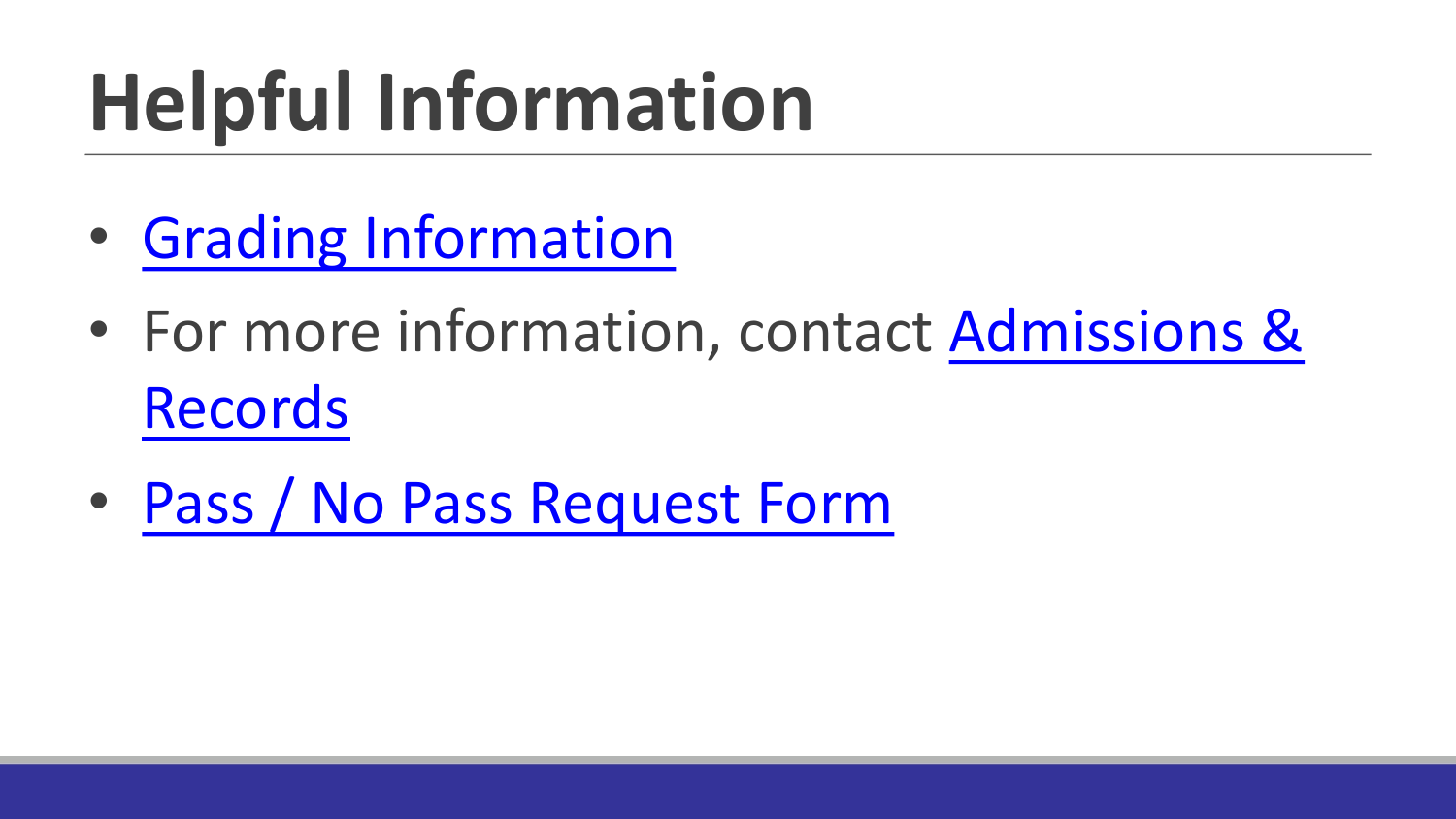# **Need Counseling Information?**

- **Counseling Appointments**
- **Counseling Department**
- **Quick Questions**